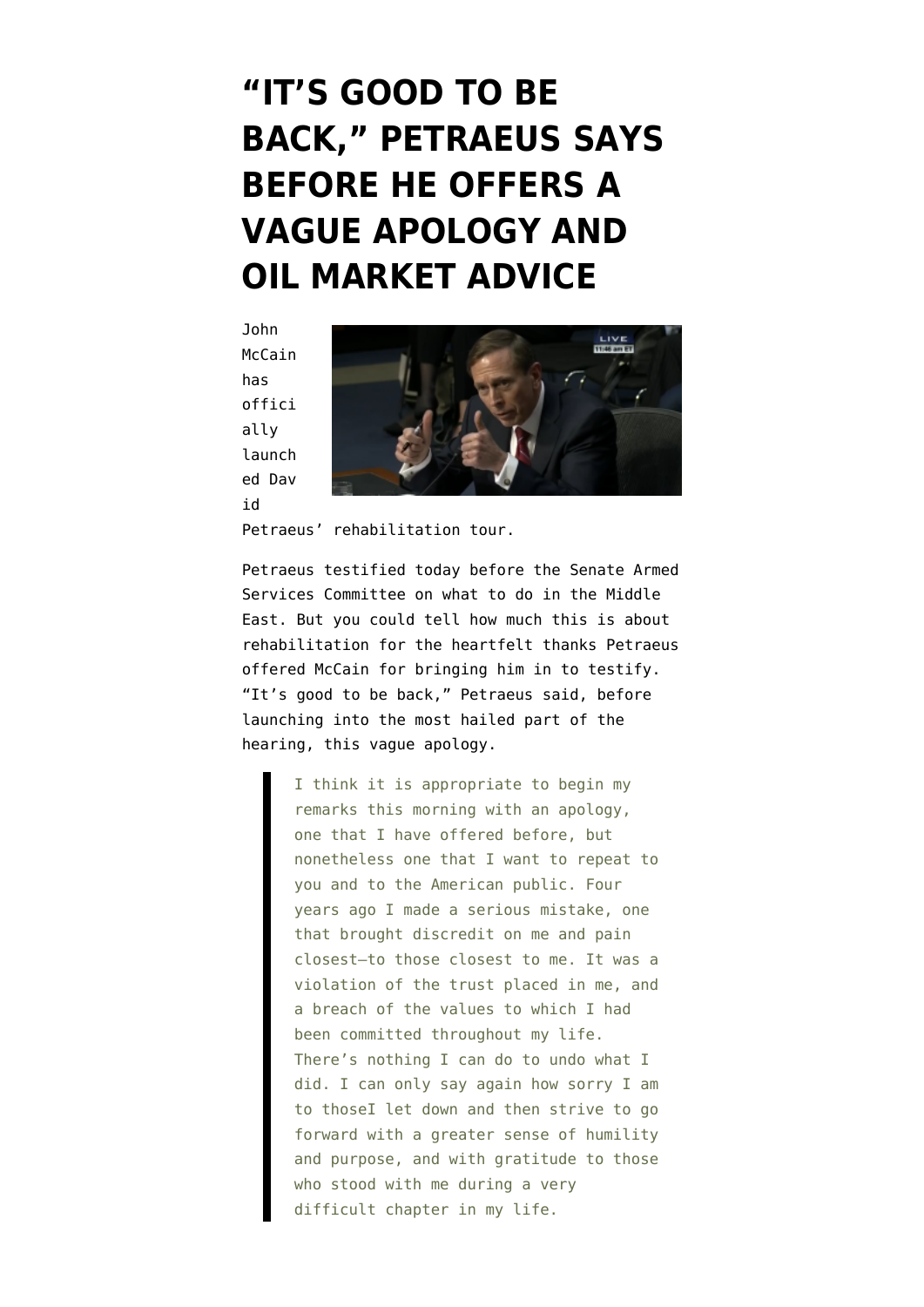He didn't actually say what part of the scandal he was apologizing for, though some of the press seemed to be [certain](http://abcnews.go.com/Politics/david-petraeus-apologizes-giving-classified-info-alleged-mistress/story?id=33946629) that it was about one or [another](http://www.cnn.com/2015/09/22/politics/david-petraeus-apologizes-senate-hearing/index.html) aspect of it. His invocation of the pain he caused those closest to him suggests it was the affair itself. The timing — just over four years ago, August 28, 2011, [was the day](http://www.ncwd.uscourts.gov/sites/default/files/general/Petraeus.pdf) he gave his black books full of code word intelligence to Paula Broadwell for several days — suggests it was about actually leaking intelligence.

If the acts he apologized for were four years ago, though, it means this apology doesn't cover the lies he told the FBI on June 12, 2012 about sharing this intelligence. And it doesn't cover keeping those books with code word intelligence in the top drawer of his unlocked desk until FBI found them on April 5, 2013, the  $act$ mishandling classified information — that he technically pled guilty too.

Though I wouldn't be surprised if the lawyer he shares with Hillary Clinton, David Kendall, advised him *not* to apologize for lying to the FBI, given that would involve admitting guilt for something he didn't plead guilty for.

So having apparently apologized for a range of things that didn't apparently include lying to the FBI, David Petraeus gave unsworn testimony to Congress.

The testimony was about what you'd expect. David Petraeus' surge was, according to David Petraeus, a huge success. Petraeus told of some great things Nuri al-Maliki did even while explaining some great things Haider al-Abadi is doing. Petraeus envisioned the break up of Syria while insisting that the same couldn't happen in Iraq (because the Sunnis in Iraq would have no oil revenues). All casualties in Syria were the fault of Bashar al-Assad, and not the US ally-backed forces Petraeus watched get armed while he was still CIA Director. Petraeus denied, without being asked, that the military had a policy of ignoring Afghan bacha bazi, as [reported in NYT this week.](https://www.emptywheel.net/2015/09/20/so-there-was-one-cultural-difference-the-military-recognized-in-afghanistan/)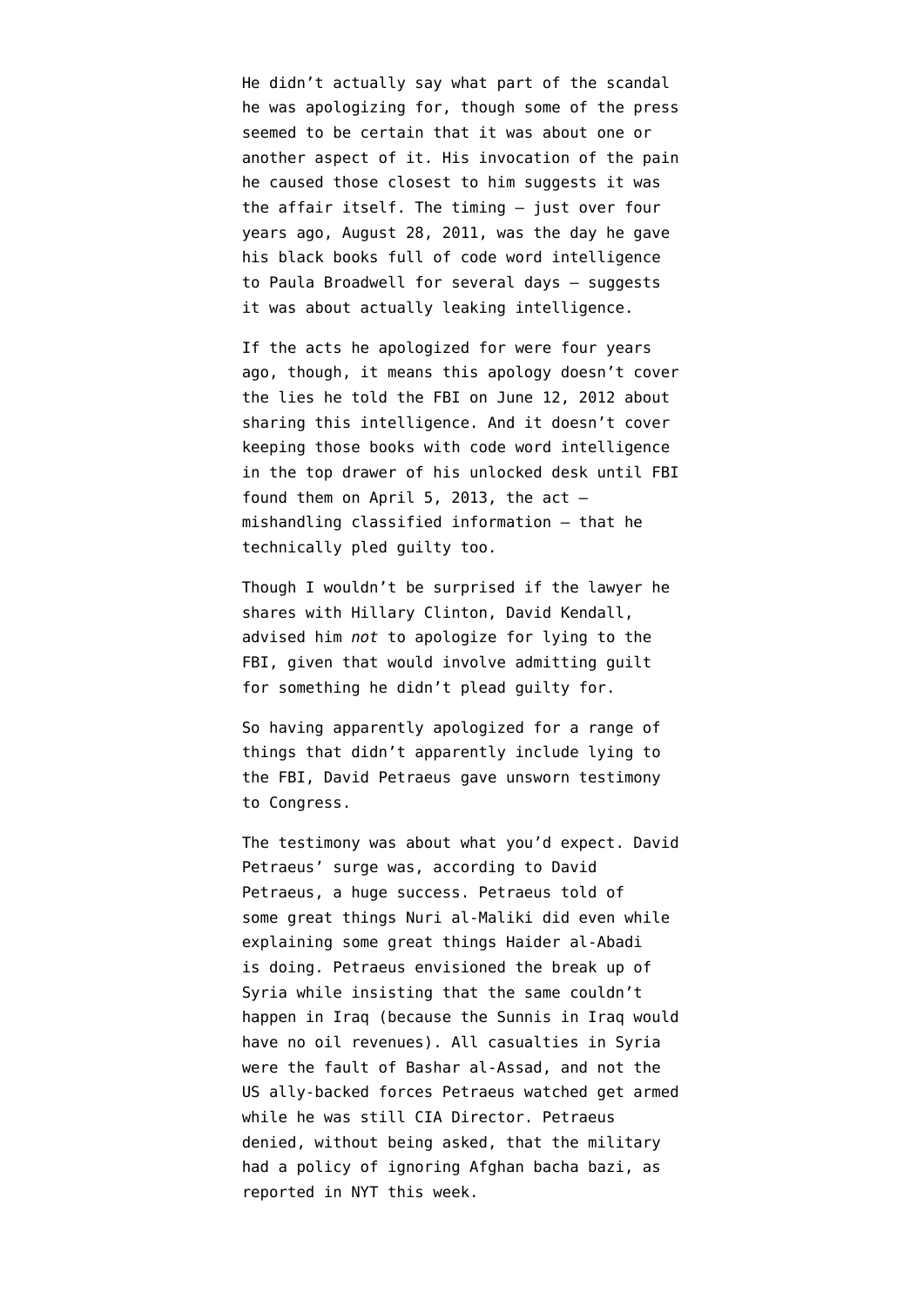Not a word was mentioned about the chaos CIA-led intervention in Libya has caused, or what to do about it (Petraeus did mention Libya in a passing answer to a question), not even in discussions of why the Russians would never be willing to work under US command in countering ISIS, not even from the party that remains obsessed about Benghazi.

Nothing was mentioned about how all the men we've — [Petraeus](https://www.emptywheel.net/2012/11/13/david-petraeus-a-thrice-failed-trainer/) — has trained have been prone to flee.

The closest Petraeus came to discussing the support for Sunni extremism our allies — Qatar, Saudi Arabia, and Turkey — give (and therefore their role in the region's instability) came when Petraeus discussed Turkey's increasing targeting of PKK that happened at the same time Turkey agreed to let us use Incirlik Air Base, though Petraeus didn't note any connection between those two things.

Perhaps the most interesting part of the hearing, though, came towards the end ([after](http://www.c-span.org/video/?c4551872/thom-tillis-asks-david-petraeus-irans-oil) [2:11](http://www.c-span.org/video/?c4551872/thom-tillis-asks-david-petraeus-irans-oil)), when Thom Tillis asked a very reasonable question about how other countries (he didn't say, but he probably had China in mind) reliance on Iran once they start selling oil will become important strategically.

After claiming Tillis' break-even number for Iran's budget (which accords with [public](http://www.businessinsider.com/break-even-oil-prices-for-all-the-major-producers-in-the-world-2015-7) [reporting\)](http://www.businessinsider.com/break-even-oil-prices-for-all-the-major-producers-in-the-world-2015-7) was incorrect, Petraeus put on his private equity guy hat.

> I'm the chairman of the KKR global institute and a partner in KKR, one of the global investment firms, uh [hand gesture showing breadth] big private equity firms in our country. And, first of all, by the way, the analysis on crude oil export shows that not only would the price of WTI, West Texas Intermediate go up slightly, so the producers would be better off, it would also have an impact on Brent Crude prices, which would come down, the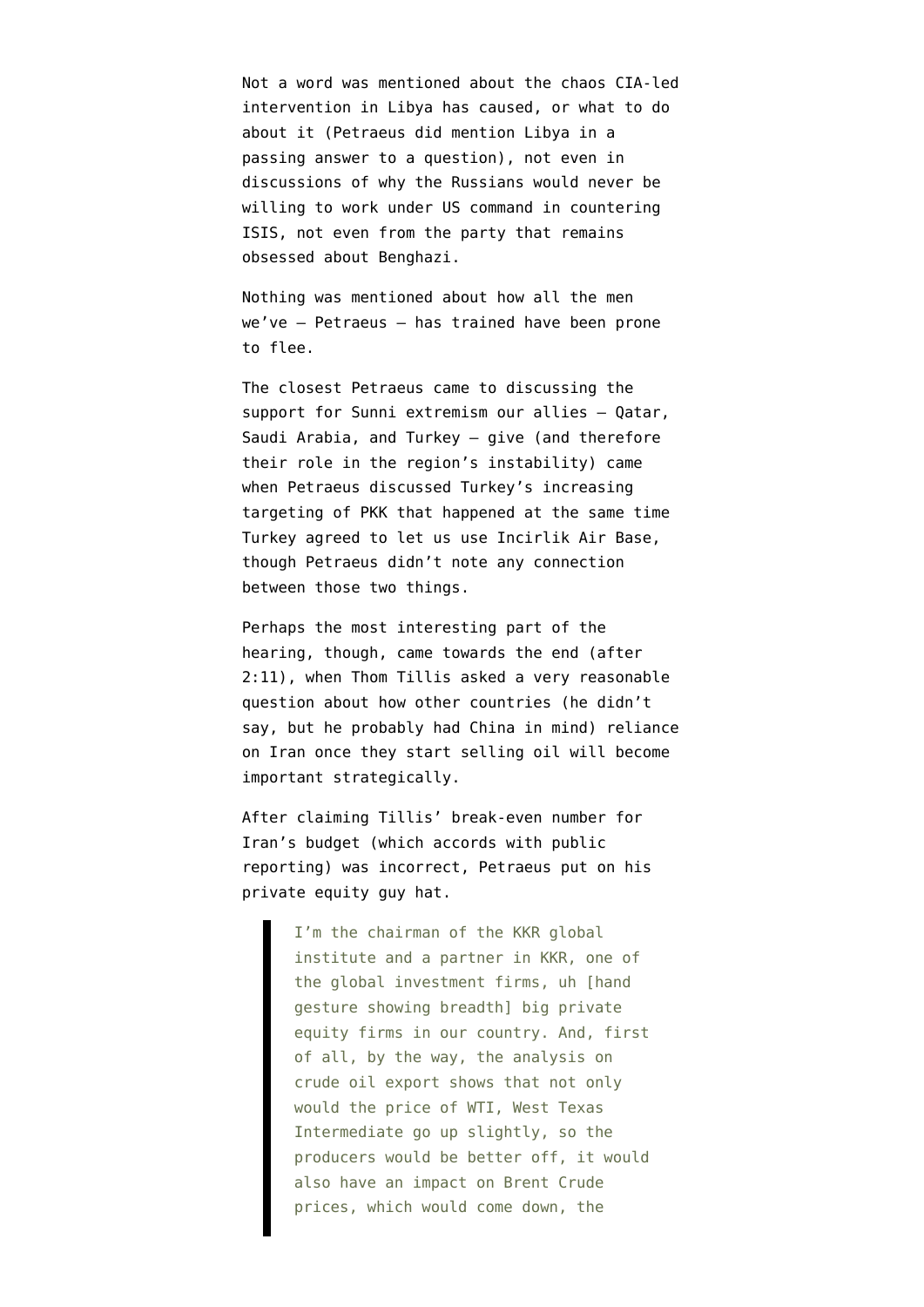global price, which is a lot of what we refine, and the price at the pump probably would go down. So it's very interesting — if you look at, I think it's the CBO that did the analysis of this. One of our analytical organizations here, I think, on Capitol Hill has looked at this. And it's a very interesting dynamic.

[Tillis tries to interrupt, Petraeus keeps speaking.]

Beyond that, I don't think we should get involved in markets as a country, unless we want to do something like sanctions. So again, you wouldn't do it — if you want to use sanctions for economic tools as a weapon, gives thumbs up sign] fine, but otherwise I think you have to be very careful about intervention in the global markets.

Tillis tried again, restating his question about whether we should drill as much oil as we can to hedge against increased Iranian influence.

> We ought to produce all the oil that we can, if we're making a profit. If we can enable countries like Iraq to revive their oil industry as we did, it helps Iraq, it funds their gover–by the way they're running into fiscal deficit now. But again, this is really about market forces I think, much more than getting involved in this as a country.

Not much of Petraeus' answer made sense, but I can assure you, the head of KKR's Global Institute is pretty excited about natural gas.

Sure, the expertise of a private equity guy might be worthwhile to Congress, though that affiliation was not listed on [the SASC website.](http://www.armed-services.senate.gov/hearings/15-09-22-testimony-on-united-states-middle-east-policy)